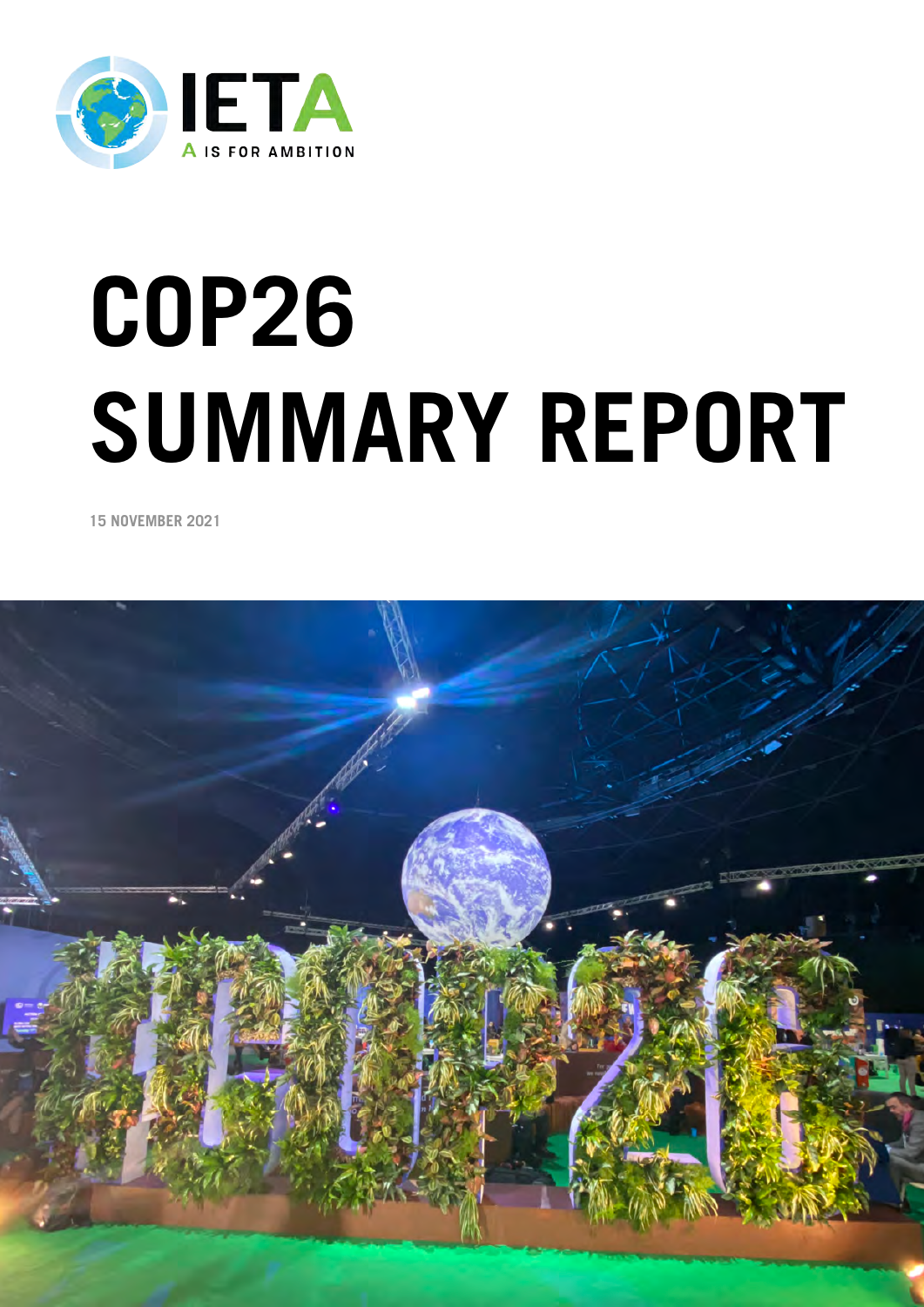#### COP26: ARTICLE 6'S MARATHON COMES TO AN END

The UNFCCC's 26th Conference of the Parties took place in Glasgow, Scotland from Sunday 31 October to Saturday 13 November 2021, after a two-year hiatus due to the coronavirus pandemic.

Even as travel restrictions meant that Parties had to try and advance negotiations through virtual meetings in 2020 and most of 2021, it was clear that real progress could only be made through face-to-face discussions. As a delegate from Antigua and Barbuda noted in the closing plenary, "It's been a pleasure to work in person again."

The two weeks of talks produced the Glasgow Climate Pact, a flurry of high-level sectoral pledges, and a set of decisions that complete the Paris Rulebook by operationalising Article 6 of the Paris Agreement and establishing transparency requirements for Parties when reporting both their emissions and their climate actions.

Decisions were also taken to begin work on the next set of financial commitments by developed countries to support adaptation in climate-vulnerable developing countries, and on rules on common timeframes for updating Nationally Determined Contributions (NDCs).

For the carbon market community, Glasgow represented the end of a six-year marathon that was kicked off by the initial achievements at COP21 in Paris. Advocates of market mechanisms have had to endure the frustration of repeated failure by countries to bridge divides on important technical issues, but we ended COP26 with optimism and a determination to make Article 6 a success.



*IETA Council's new chairperson Lisa DeMarco speaking with US special envoy on climate change John Kerry and Canadian MP and former Green Party leader Elizabeth May during the closing plenary at COP26*



*UK COP26 President Alok Sharma (Photo: UNFCCC)*

#### THE KEY OUTCOMES FROM COP26

The complete list of documents and decisions adopted at COP26 can be found [on the UNFCCC website.](https://unfccc.int/process-and-meetings/conferences/glasgow-climate-change-conference-october-november-2021/outcomes-of-the-glasgow-climate-change-conference)

The Glasgow Climate Pact: The [COP,](https://unfccc.int/sites/default/files/resource/cop26_auv_2f_cover_decision.pdf) [CMP](https://unfccc.int/sites/default/files/resource/cmp16_auv_2c_cover decision.pdf) and [CMA](https://unfccc.int/sites/default/files/resource/cma3_auv_2_cover decision.pdf) approved their respective decisions, tagged "Glasgow Climate Pact". These decisions urged Parties to come forward with further enhanced NDCs in 2022, with 2030 targets aligned with the Paris Agreement's temperature goals. The Pact also calls on governments to "accelerate the development, deployment and dissemination of technologies, and the adoption of policies, to transition towards low-emission energy system", including by "accelerating efforts towards the phasedown of unabated coal power and phase-out of inefficient fossil fuel subsidies", the first time such language has been included in COP decisions.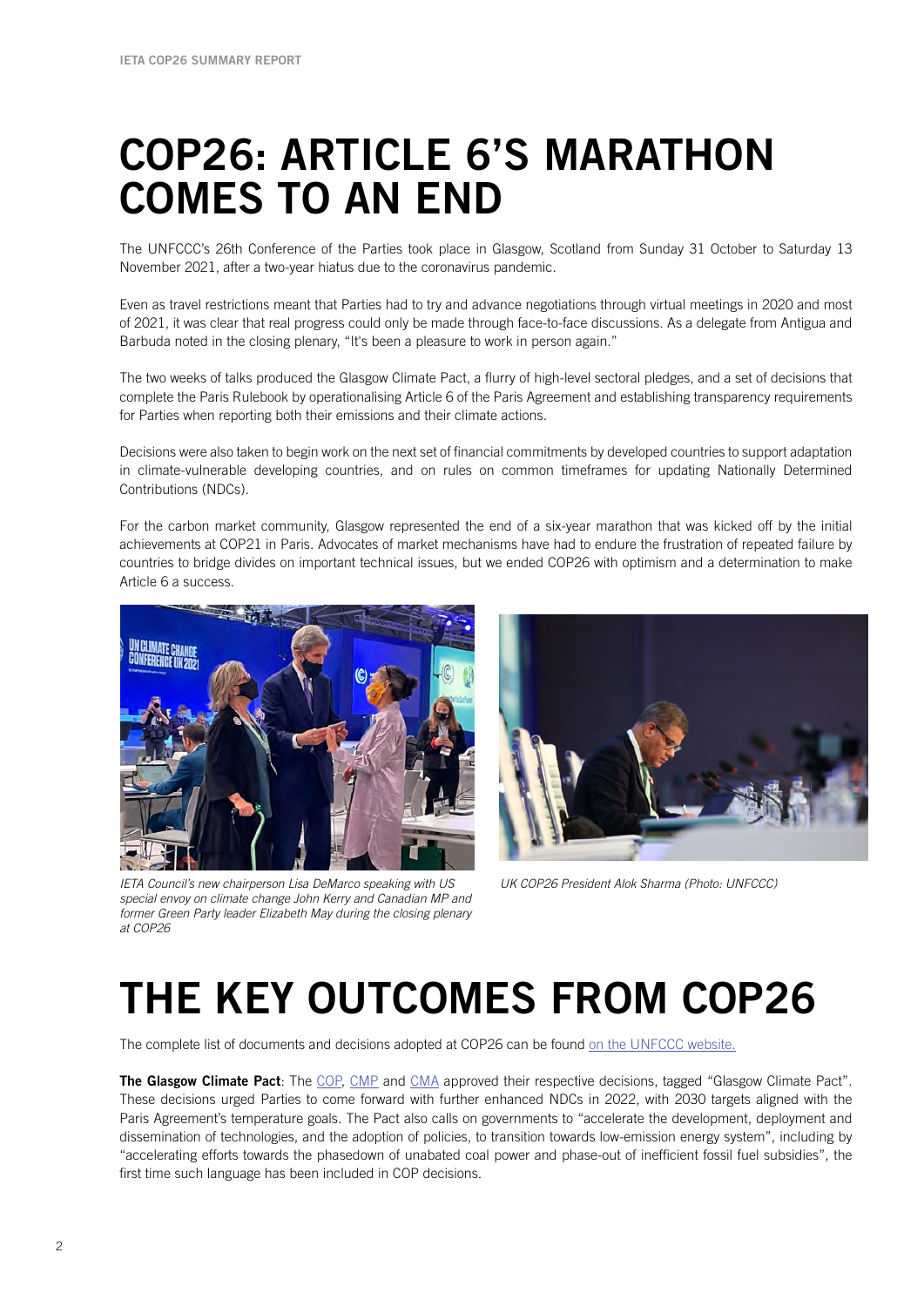The CMA Pact text points out that GHG emissions need to fall by 45% compared with 2010 levels by 2030 if the world is to stay on track to reach net zero by around mid-century (paragraph 22). It goes on to note "with serious concern the findings of the synthesis report on nationally determined contributions under the Paris Agreement, according to which the aggregate greenhouse gas emission level, taking into account implementation of all submitted nationally determined contributions, is estimated to be 13.7% above the 2010 level in 2030" (paragraph 25).

Article 6: Parties approved decisions on the three elements of Article 6: Article 6.2 ("cooperative approaches that involve the use of internationally transferred mitigation outcomes towards nationally determined contributions"); Article 6.4 ("a mechanism to contribute to the mitigation of greenhouse gas emissions and support sustainable development"); and Article 6.8 ("non-market approaches").

Common timeframes: Countries agreed language that "encourages" Parties to update their NDCs every five years, and that each set of updated NDCs should cover a 10-year period.

**Enhanced transparency framework**: Parties adopted rules setting out how they should communicate their national emissions balances.

CDM Guidance: The CMP formally decided that the Executive Board of the Clean Development Mechanism (CDM) shall not register any new requests for registration, renewal of crediting periods or issuance of certified emission reductions (CERs) for emission reductions occurring after 31 December 2020. Any new requests must now be made under the Paris Agreement Article 6.4 mechanism. The CMA decisions on Article 6.4 also address the transition of CDM projects and credits.

Nationally Determined Contributions: The CMA cover decision requested Parties "to revisit and strengthen the 2030 targets in their nationally determined contributions as necessary to align with the Paris Agreement temperature goal by the end of 2022, taking into account different national circumstances".

New collective quantified goal on climate finance: The COP acknowledged that financial contributions had failed to meet the 2020 goal of \$100 billion a year and discussed ways to scale up collective contributions for the next period to 2030. These discussions were not conclusive and will continue in 2022.

Loss & Damage: The CMA approved decisions establishing the role of the Santiago Network under the Warsaw International Mechanism on Loss and Damage. The Santiago Network will "catalyse" technical assistance to avert, minimise and address loss and damage in climate-vulnerable developing countries. The decisions stopped short of any financial commitments.



*Article 6 Negotiators celebrated the end of their six-year journey (Photo: UNFCCC)*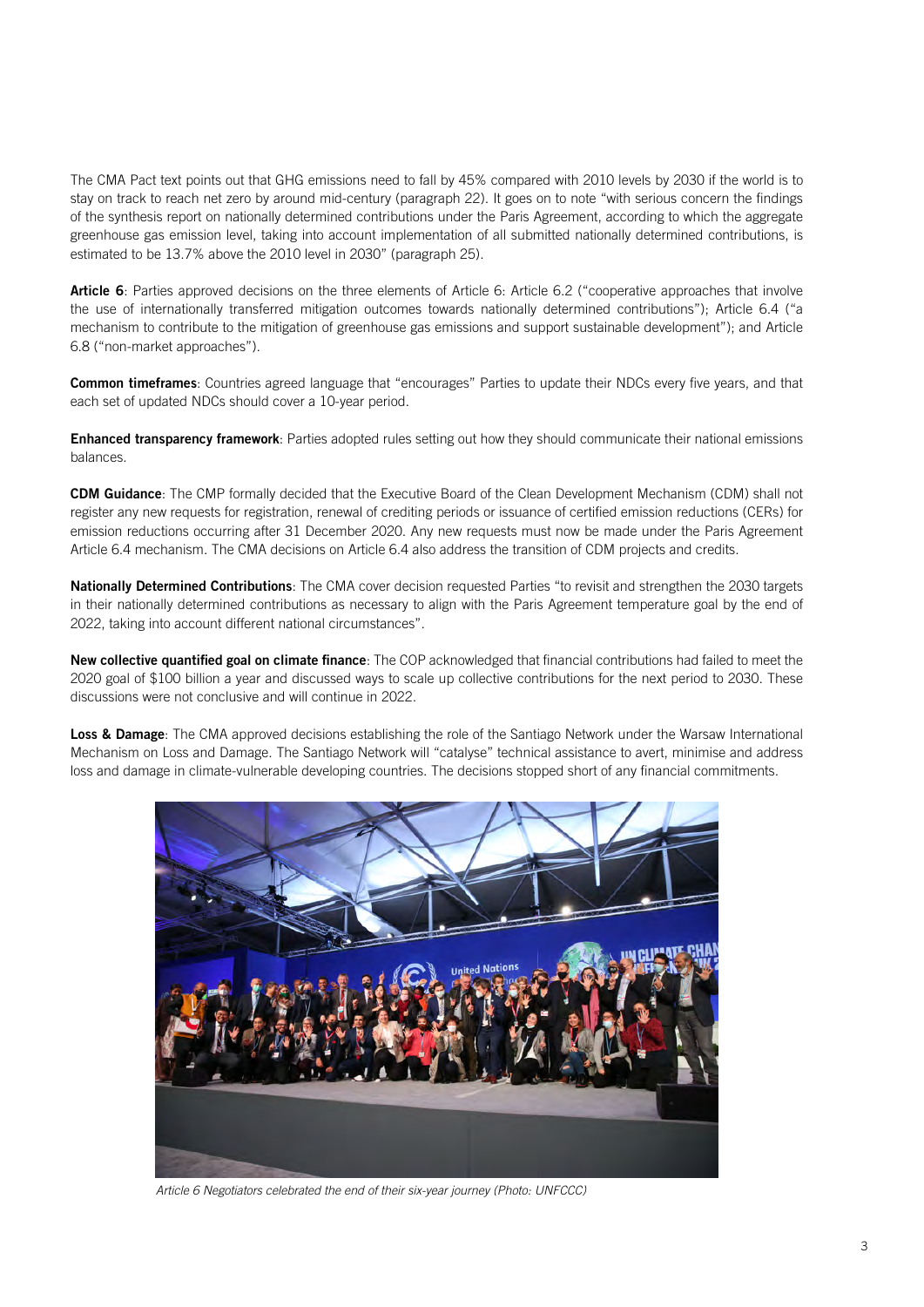#### INTRODUCTION

Prime Minister Boris Johnson had laid out the UK Presidency's priorities for COP26 as "coal, cars, cash and trees", aiming to extract pledges from Parties to phase out the use of coal, scale up the shift away from fossil fuels in transport, boost financial support for adaptation in vulnerable countries, and to slash deforestation.

A rush of high-profile initiatives at the start of the two weeks ensured that at least some of these wishes were fulfilled, but the final session of the COP also underlined how difficult it can be to make ambitious commitments. Draft text in the COP [cover](https://unfccc.int/sites/default/files/resource/cop26_auv_2f_cover_decision.pdf) [decision](https://unfccc.int/sites/default/files/resource/cop26_auv_2f_cover_decision.pdf) initially referred to a "phase-out" of unabated coal but, after an intervention by India, this was amended to "phasedown".

And while there was relatively little in the way of financial commitment in the decision texts, the Leaders' Summit that took place during the first two days of COP26 included a number of funding pledges, while the summit also saw the launch of a raft of bilateral and multilateral initiatives:

- [The Glasgow Leaders' Declaration on Forests and Land Use](https://ukcop26.org/glasgow-leaders-declaration-on-forests-and-land-use/)
- [The Global Methane Pledge](https://www.ccacoalition.org/en/resources/global-methane-pledge)
- [Beyond Oil and Gas Alliance](https://beyondoilandgasalliance.com/)
- **[First Movers Coalition](https://www.weforum.org/agenda/2021/11/first-movers-coalition-cop26-john-kerry-climate-change/)**
- **[Just Energy Transition Partnership](https://ec.europa.eu/commission/presscorner/detail/en/IP_21_5768)**
- [International Aviation Climate Ambition Coalition](https://ukcop26.org/cop-26-declaration-international-aviation-climate-ambition-coalition/)
- [Accelerating the Transition to 100% Zero-Emission cars and vans](https://www.gov.uk/government/publications/cop26-declaration-zero-emission-cars-and-vans/cop26-declaration-on-accelerating-the-transition-to-100-zero-emission-cars-and-vans)
- [Clydebank Declaration for Green Shipping Corridors](https://ukcop26.org/cop-26-clydebank-declaration-for-green-shipping-corridors/)
- [The Glasgow Financial Alliance for Net Zero](https://www.gfanzero.com/)
- [Breakthrough Agenda](https://ukcop26.org/cop26-world-leaders-summit-statement-on-the-breakthrough-agenda/)
- [Global Coal to Clean Power Transition Statement](https://ukcop26.org/global-coal-to-clean-power-transition-statement/)
- [US-China Joint Glasgow Declaration on Enhancing Climate Action in the 2020s](https://www.state.gov/u-s-china-joint-glasgow-declaration-on-enhancing-climate-action-in-the-2020s/)

Article 6 negotiations enjoyed perhaps their highest profile at a COP, with strong media interest going into the summit and a steady flow of reporting and commentary throughout the two weeks. It was clear that, while the Presidency did not always refer to it by name, the stated goals of enhancing "cooperation" and "completing the Paris Rulebook" meant that Article 6 was near, or at, the top of the agenda.

As always, the agenda was divided among the three governing bodies: the 26th Conference of Parties to the UNFCCC (COP26), the 16th Conference of Parties serving as the Meeting of Parties to the Kyoto Protocol (CMP16), and the third Conference of the Parties serving as the meeting of the Parties to the Paris Agreement (CMA3). Article 6 appeared under the jurisdiction of the CMA, with the preliminary technical discussions handled by the Subsidiary Body on Scientific and Technical Advice (SBSTA).



*IETA Managing Director Katie Sullivan with Juan David Durán, Executive Director, EcoRegistry; Daniele Perginotti, Director, Carbon Footprint Italy; and Miroslav Polser, Strategic Director, Climate Chain Coalition*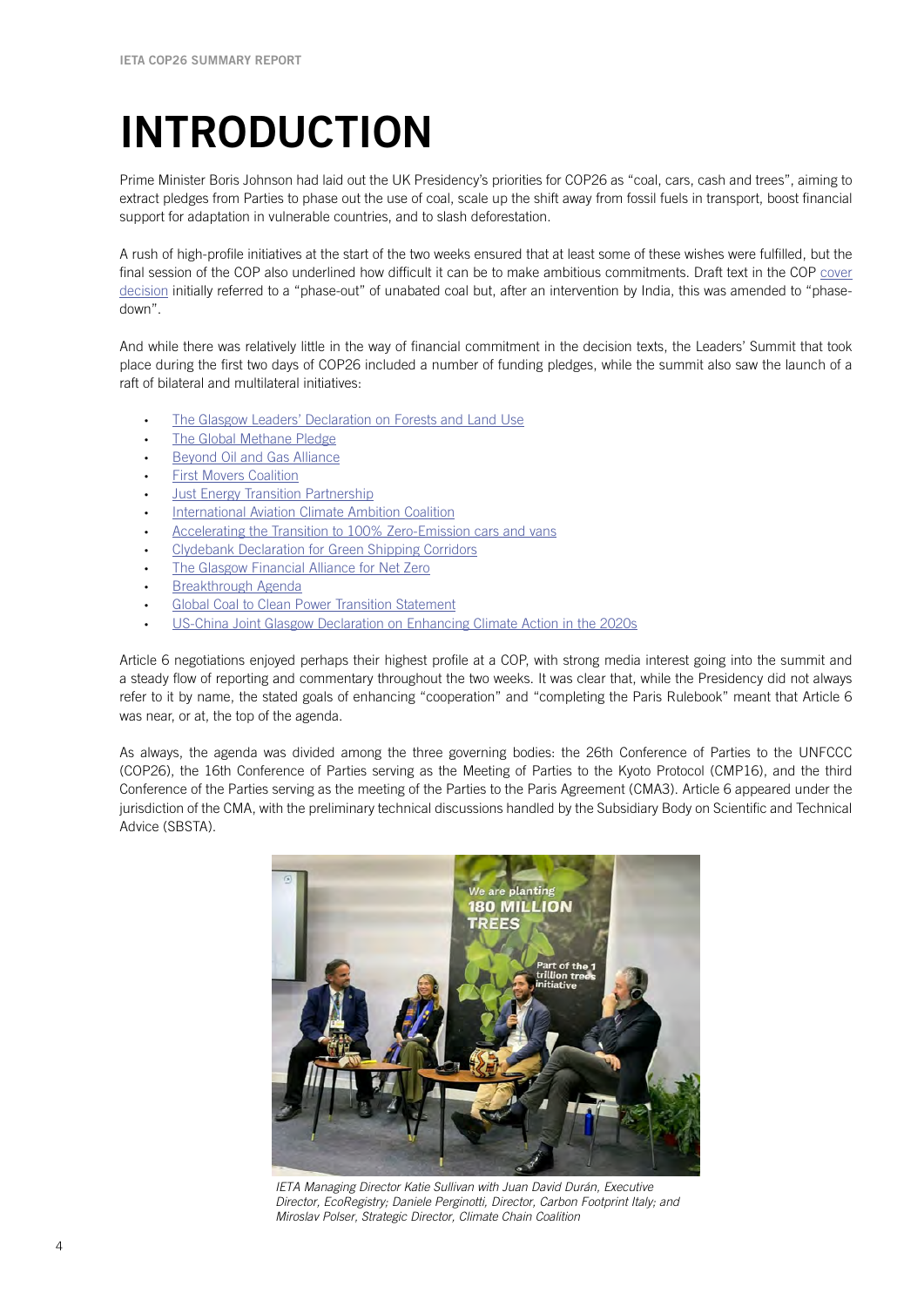## WEEK ONE

The High-Level segment of COP26 saw numerous calls for more widespread carbon pricing, led by the UN, Germany, Canada and even Prince Charles, who said "putting a value on carbon [would make] carbon capture solutions more economical."

India's Prime Minister Narendra Modi surprised many by announcing a net zero target date of 2070 for his country, as well as pledges to ramp up renewables, lower the country's carbon intensity, and cut emissions by 1 billion tonnes by 2030.

Nigeria also unveiled its own commitment to reach net zero by 2060 which, BloombergNEF calculated, means that just 11% of global emissions are not covered by a net-zero goal.

Canada's Prime Minister Justin Trudeau delivered on an election pledge from earlier this year when he unveiled a commitment to cap oil and gas emissions and to bring those industries to net zero by 2050.

UN Secretary-General Antonio Guterres sounded a word of warning, saying that there is a "deficit of credibility and a surplus of confusion over emissions reductions and net zero targets, with different meanings and different metrics." Guterres said he is setting up a group of experts to develop ways to measure and analyse net zero commitments from non-state actors.

Article 6 talks took place under the aegis of SBSTA during the first week, under the leadership of Tosi Mpanu Mpanu of the Democratic Republic of Congo.

The talks began by using the penultimate set of texts from the Madrid COP two years ago, but these were quickly set aside when the chair issued updated documents on Monday night.

The SBSTA chair was assisted by long-time co-facilitators Mandy Rambharos of South Africa, Hugh Sealy of Barbados, Peer Stiansen of Norway and Kim Solberg of The Netherlands. Negotiators also were able to refer to an informal [options paper](https://unfccc.int/sites/default/files/resource/SBSTA_Chair_options_paper_Article 6.pdf), circulated by the SBSTA chair before COP, that laid out the main areas of contention.

The main issues were Share of Proceeds and whether it should apply to transfers made under both Articles 6.2 and 6.4, whether there should be a cancellation from transfers of ITMOs to achieve an Overall Mitigation of Global Emissions (OMGE), corresponding adjustments in both transfers, and the CDM transition into the Article 6.4 mechanism.



*Guinea represented the Group of 77 and China at this year's COP (Photo: UNFCCC)*

On the CDM, there were a number of views on how to restrict the eligibility of CERs when transferring them into the new Article 6.4 mechanism.

Some developing countries wanted very strict limits on the transfer of Kyoto Protocol activities, particularly the Least Developed Countries and the African Group.

On the other hand, developing countries that have benefited the most from the Kyoto Protocol and host a large number of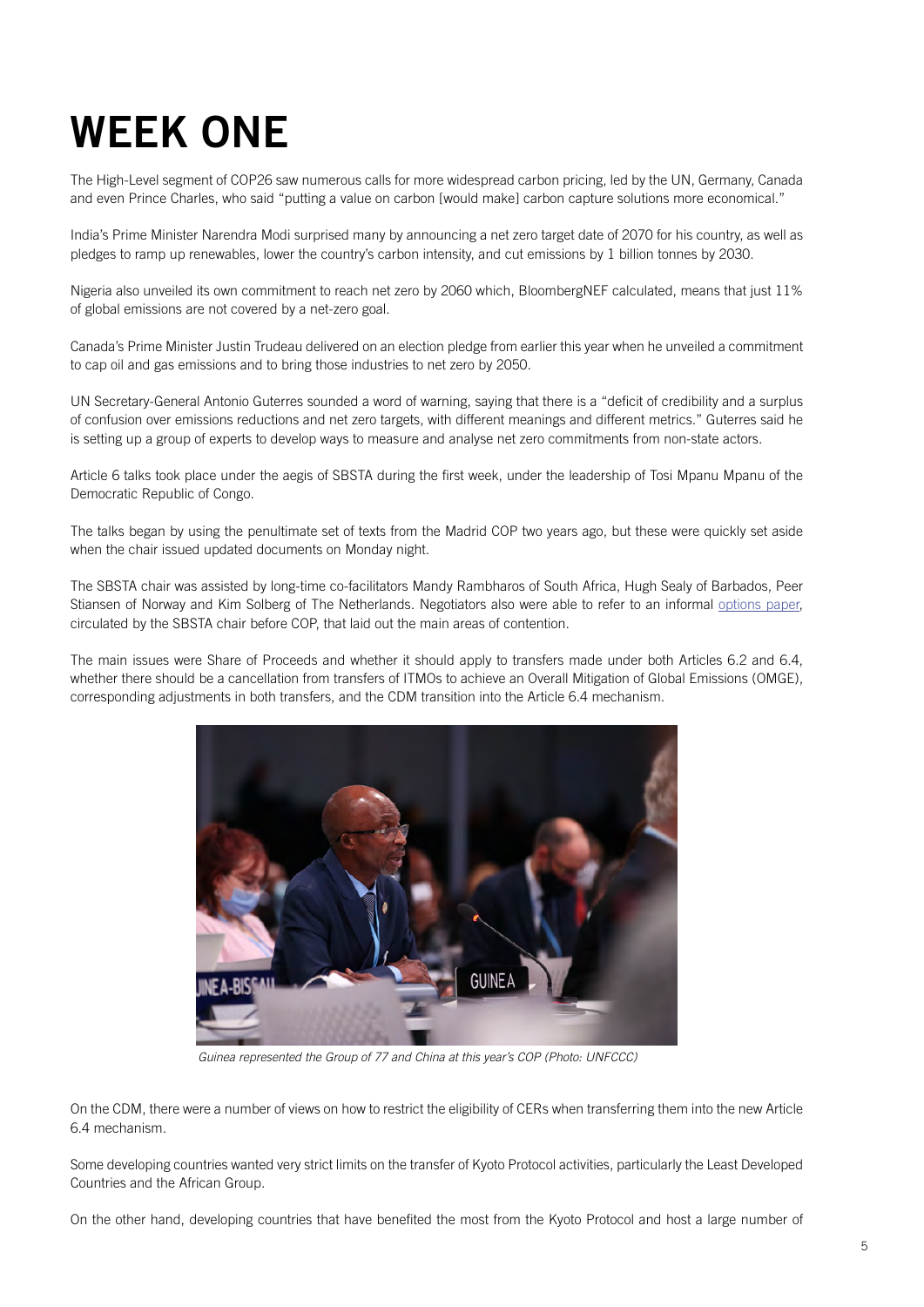projects – in particular Brazil, the Like-Minded Developing Countries and the Arab Group – wanted to carry over many more credits and activities.

The Arab Group called for no limitations on the eligibility of former CDM projects in the new mechanism, though it did offer a compromise by suggesting a cut-off date based on the "generation date" or vintage of CERs, but this was dismissed by the Environmental Integrity Group as impractical.

The Arab Group also pressed for OMGE to apply to both Articles 6.2 and 6.4.

Brazil reiterated many of its existing positions on issues, though we had been told to expect some potential for compromise. At the same time, China was conspicuously low-key at this first meeting, refraining from expressing any strongly-held positions.

There was also a stronger focus on Article 6.8 in the early talks, with the Like-Minded Developing Countries and the AILAC groups stressing the need to give equal importance to non-market mechanisms.

After developing country Parties asked for capacity building to help them with market development, especially for Article 6.2, the co-facilitators inserted in the texts a technical programme that would transfer financial resources and technologies from developed to developing countries.

There was also an early focus on setting out the details of the functions of the Article 6.4 Supervisory Body, which would replace the CDM Executive Board, which our team felt demonstrated a real desire to make progress.

The SBSTA portion of the talks came to an end on Saturday, 6 November. In the final SBSTA plenary that evening, most negotiating groups expressed regret that Article 6 issues hadn't been advanced further, but also their appreciation for the work done by the SBSTA chair.

The Environmental Integrity Group emphasised that there needed to be clear rules on corresponding adjustments, while the Least Developed Countries regretted that "we are still hearing arguments against a Share of Proceeds for the Adaptation Fund, which threatens the balance between adaptation and mitigation."

Parties did not refer to the issue of carrying over CDM projects and credits, though environmental NGO coalition the Climate Action Network urged governments to not allow any carryover and to require corresponding adjustments for all transfers, whether inside or outside the scope of NDCs.

Parties also underlined the importance of agreement on common timeframes for NDCs and robust transparency rules for reporting.

However, IETA felt that options in the text had become clearer and more concise. It was clear to our team that technical negotiators didn't really have political authority to move on the key issues.



*Hugh Sealy of* Barbados *and Peer Stiansen of Norway co-facilitated the technical discussions on Article 6 (Photo: UNFCCC)*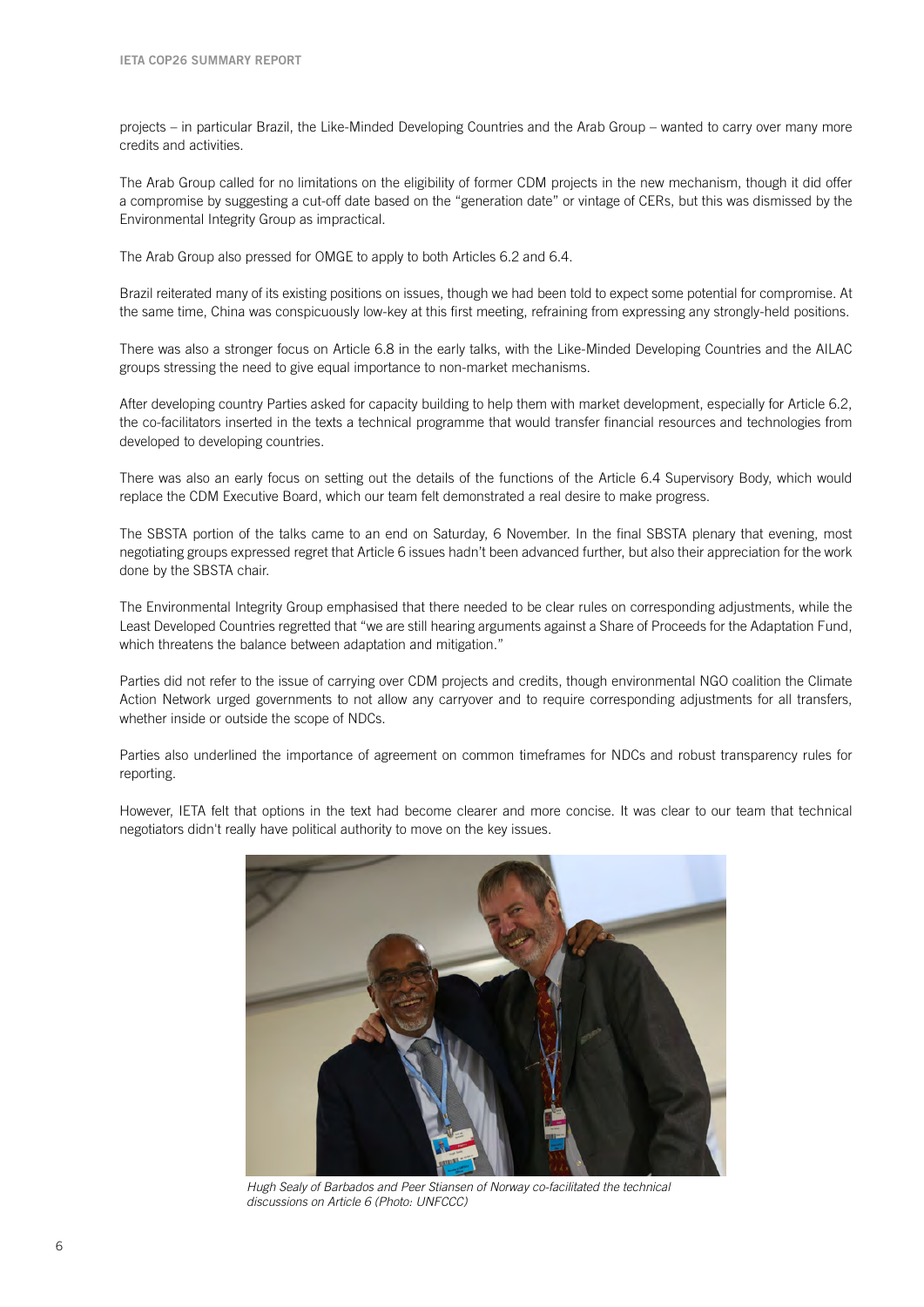#### WEEK TWO

At the opening COP stocktaking plenary on Monday, 8 November, SBSTA Chair Tosi Mpanu Mpanu reported that Article 6 talks showed "a determination to find solutions and compromises".

He described the texts as "bold" and expressed his belief that "they can be bolder still. There are areas where convergence is apparent… there are a limited number of remaining difficult issues. Parties are aware of the delicate linkages between items."

COP President Alok Sharma appointed pairs of ministers to push forward work on the remaining outstanding technical issues and asked the SBSTA chair to lead Article 6 discussions on a "very limited number of issues on which technical progress can still be made".

He asked ministers Espen Barth Eide of Norway and Grace Fu of Singapore, who also conducted ministerial consultations on Article 6 in the first half of the year, to deal with "specific issues that would benefit from political guidance".

Sharma cited in particular adaptation finance (Share of Proceeds) in Article 6.2, accounting for units generated outside the scope of NDCs, and the use of pre-2020 (Kyoto) units to meet NDCs.

Sharma also tasked ministers with resolving issues regarding common timeframes for NDCs, the enhanced transparency framework, adaptation, mitigation, maintaining 1.5°C within reach, loss and damage, and climate finance.

A number of negotiating blocs made interventions during the plenary. The various statements appeared to take a step back from the detail-oriented statements of the first week. All stressed the importance of adaptation finance, common but differentiated responsibilities and the need for developed countries to contribute to adaptation finance.

While Article 6 was mentioned, the issue of Share of Proceeds was only referenced by India on behalf of BASIC, which we took to be a sign that while adaptation finance was a priority, it may not necessarily need to be included in Article 6.2.

Discussions on Article 6 moved into closed session on the second Tuesday of COP26, as Parties began to discuss the "cover text", the top-level political decisions that would capture the progress of the COP.

This was also the point at which the issue of phasing out of coal and fossil fuel subsidies entered the talks.



*IETA CEO Dirk Forrister and NCS Advisor Carlos Cordova met with Colombia's environment minister Carlos Eduardo Correa (centre right)*

By Wednesday, we had begun to hear speculation about various elements that might be in a final Article 6 text. One of those dealt with the relationship between the voluntary carbon market (VCM) and the mechanisms established under Article 6.

Sources suggested that corresponding adjustments might be required for voluntary market transactions. Our view was that the Article 6 discussions have never implied that the VCM should be brought under the umbrella of the Paris mechanisms.

Several Parties had for a long time rejected the idea that they should have to make adjustments for such transactions, but we started to hear that they were prepared to be flexible on this.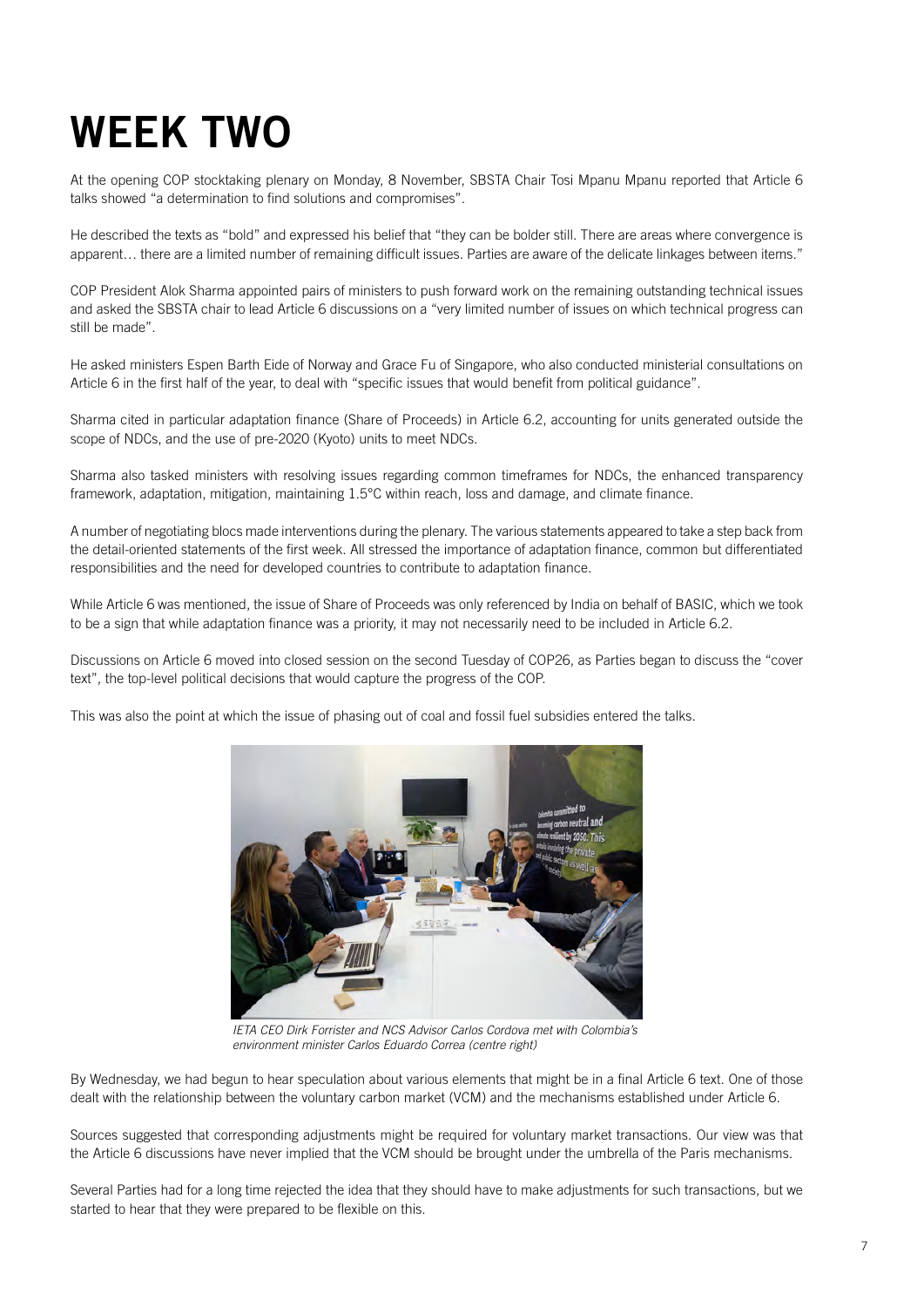Some of the same countries that stood against having to make corresponding adjustments were the same countries that wanted a large carryover of Kyoto credits, so it was clear that they would need to compromise.

We heard proposals for "transitional arrangements" for corresponding adjustments and for specific limitations on how many CERs could be brought into the Paris system.

On the final Thursday, we saw a small breakthrough when Brazil signalled that it was willing to compromise on the issue of corresponding adjustments; for a long time, Brazil had argued that host countries should not have to make corresponding adjustments for reductions made outside the scope of an NDC that are sold abroad.

However, we were told that Brazil had acknowledged that if an Article 6.4 unit is authorised for transfer, a host country should make corresponding adjustments.

This was significant because it meant that there was no longer an issue over whether reductions are made inside or outside the scope of an NDC. And it also opened the way for transfers of reductions for voluntary use to have the option of being adjusted.

The next iterations of the Article 6 texts also included language covering how to account for transfers for "other international mitigation purposes", which we took to refer to markets such as CORSIA and potentially a future market for shipping via the IMO. It may also refer to the VCM, though we believe there is no consensus on this interpretation at the moment.

There were also signs of movement on Share of Proceeds: we heard alternative proposals that a levy for adaptation funding might not be required from Article 6.2 transfers.

Parties appeared to recognise that generating adaptation finance from Article 6.2 could be problematic, given all the various types of activities that could be covered by this mechanism; applying a share of proceeds would probably be administratively quite difficult.

The issue of OMGE in Article 6.2 remained a sticking point at this juncture, with Parties still debating whether they should cancel units at a rate commensurate with the scale of the mechanism under Article 6.4, or just consider the scale when cancelling units, or just strongly encourage Parties to cancel units potentially on a similar scale.

The final texts sent to CMA for adoption were finally published on Saturday morning, with all these issues resolved. Under Article 6.2, Parties are encouraged to cancel units not used by any Party towards its NDC or other purposes, while under Article 6.4, host parties are to make a corresponding adjustment for any first transfer. There is also a 5% levy on first transfers under Article 6.4 for the Adaptation Fund as well as a minimum 2% cancellation to ensure OMGE. Transfers made under Article 6.2 face no levy.



*US Special Envoy for Climate John Kerry and China's lead climate negotiator Xie Zhenhua in discussion during the final plenary (Photo: UNFCCC)*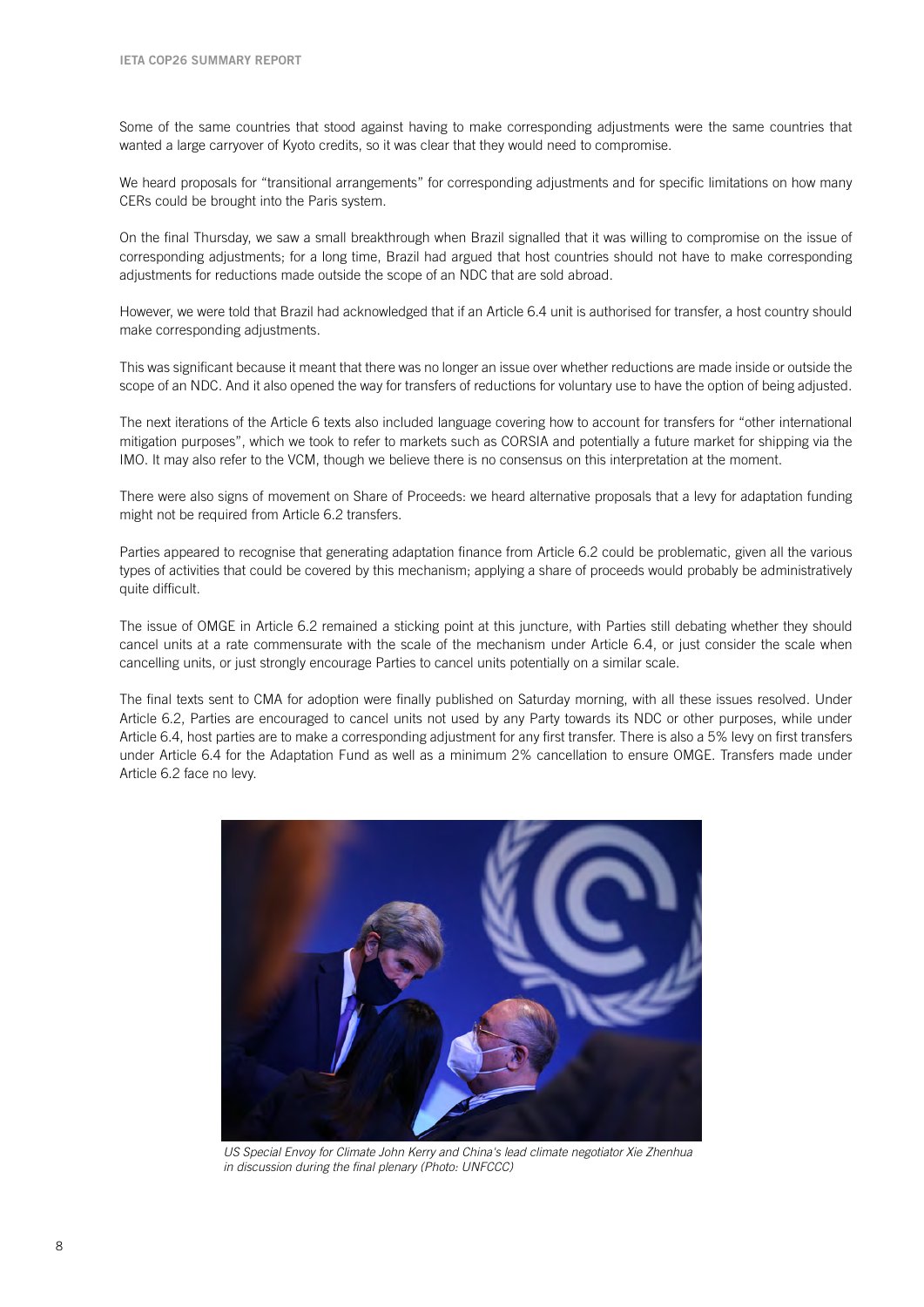## CLOSING PLENARY

On Saturday afternoon, COP26 President Sharma brought Parties together for an informal plenary, and a number of Parties highlighted remaining areas of disagreement, particularly related to adaptation finance through the Share of Proceeds in Article 6.2.

There was also disappointment on the lack of progress on Loss and Damage, though Parties did agree to elaborate a work programme for the Santiago Network that will support the process.

The new collective quantified climate finance goal could not be pinned down at COP and it was decided that it would be negotiated in an ad hoc work programme to be completed by 2024. Allied to this, a standing committee on finance would provide inputs on the definition of climate finance to the next COP.

It was also in this session that the language relating to a phase-out or phase-down of coal use and fossil fuel subsidies became relevant. China suggested that the text could be reworked to reflect more closely the wording that was used in its [joint](https://www.state.gov/u-s-china-joint-glasgow-declaration-on-enhancing-climate-action-in-the-2020s/)  [statement](https://www.state.gov/u-s-china-joint-glasgow-declaration-on-enhancing-climate-action-in-the-2020s/) with the US unveiled earlier in the week.

India also intervened, objecting to the language on fossil fuel subsidies. The country's delegate pointed out that India subsidises LPG for poorer households to replace the use of biomass, and that those subsidies had led to improvements in health.

Most interventions however expressed cautious support for the draft decisions, with many countries making reference to the importance of maintaining the 1.5°C goal.

#### FINAL SESSION

It became clear that the various decisions in the Glasgow Climate Pact had garnered sufficient support to be passed through consensus, and COP President Sharma brought the informal plenary to an end, before reconvening the COP in formal session.

The reference to coal and fossil fuels in the cover text was brought up almost immediately by India. Environment minister Bhupender Yadav proposed alternative text for paragraph 36 of the cover decision that replaced the reference to a "phaseout" of coal with "phase-down".

This brought a series of protests from the Environmental Integrity Group, the European Union, Liechtenstein, Mexico, Fiji, Marshall Islands and AOSIS.

Speaking for the EU, Commission executive vice president Frans Timmermans said that the [agreement](https://ec.europa.eu/commission/presscorner/detail/en/IP_21_5768) the EU and others had forged with South Africa earlier during the summit "should be the template of how we help other coal producing countries to rid themselves of this fossil."

Despite the disappointment expressed by these Parties and groups, the amended text was approved, along with decisions on Article 6 and the CDM.

The COP then proceeded to approve the full agenda of items, and formally closed at 2328 GMT on Saturday 13 November.

IETA issued a press statement immediately after the Article 6 decision, which you can read [on our website.](https://www.ieta.org/page-18192/12124951)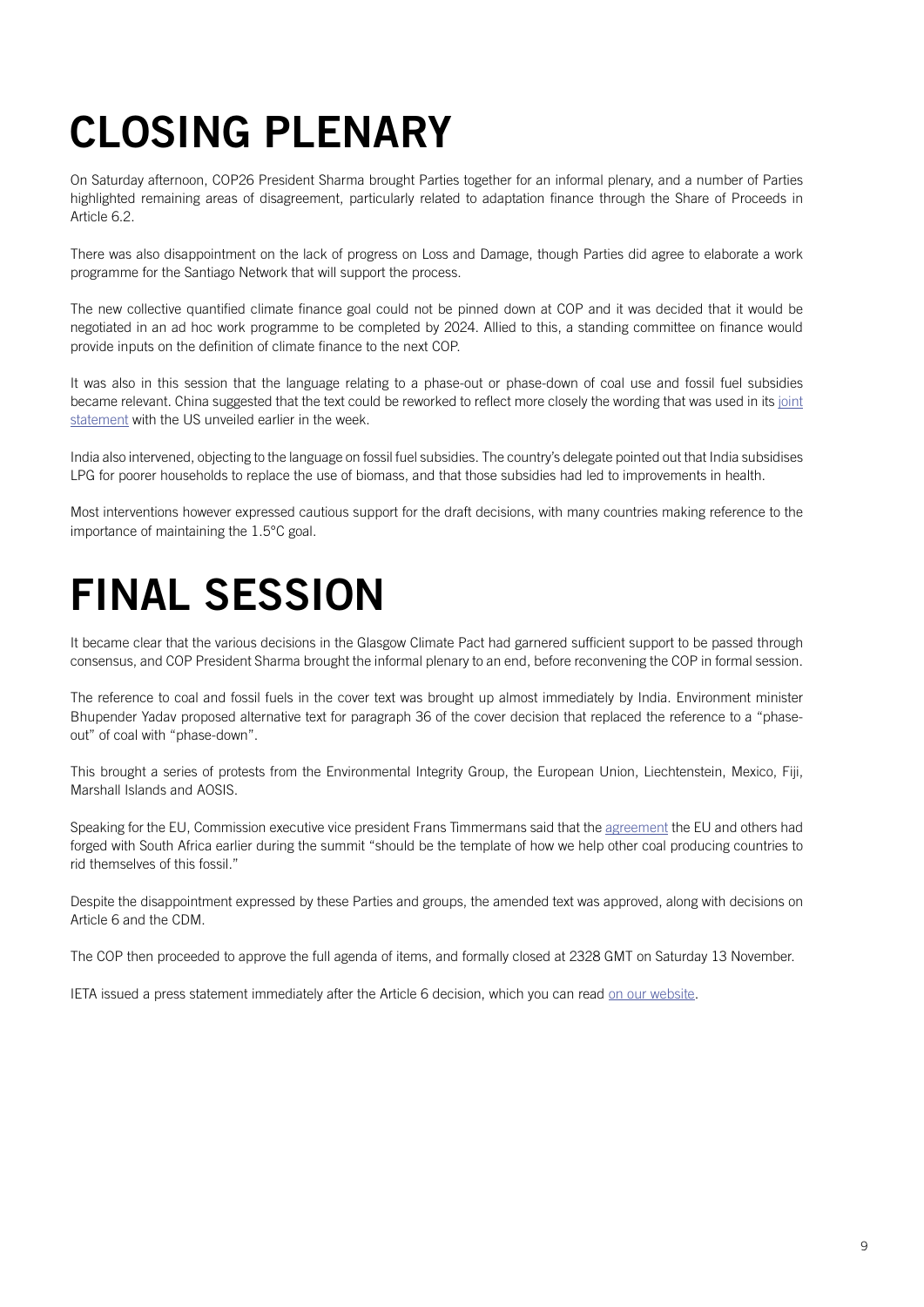#### THE OUTCOMES

#### The COP approved the following texts:

[Guidance on cooperative approaches referred to in Article 6, paragraph 2, of the Paris Agreement](https://unfccc.int/sites/default/files/resource/cma3_auv_12a_PA_6.2.pdf) 

[Rules, modalities and procedures for the mechanism established by Article 6, paragraph 4, of the Paris Agreement](https://unfccc.int/sites/default/files/resource/cma3_auv_12b_PA_6.4.pdf) 

[The work programme under the framework for non-market approaches referred to in Article 6, paragraph 8, of the Paris](https://unfccc.int/sites/default/files/resource/cma3_auv_12c_PA_6.8.pdf) **Agreement** 

[The Glasgow Climate Pact](https://unfccc.int/sites/default/files/resource/cop26_auv_2f_cover_decision.pdf) (COP text)

[The Glasgow Climate Pact](https://unfccc.int/sites/default/files/resource/cma3_auv_2_cover decision.pdf) (CMA text)

[The Glasgow Climate Pact](https://unfccc.int/sites/default/files/resource/cmp16_auv_2c_cover decision.pdf) (CMP text)



*IETA Managing Director Katie Sullivan hosted a very popular Americas Deep Dive side event at the IETA Business Hub*



*Annie Félix Groth, head of Advocacy at Biofílica Ambipar Environment; Carlos Cordova, NCS Advisor, IETA; Ana Milena Plata, CEO, Biofix; and Juan David Durán, Executive Manager at Ecoregistry spoke at a side event hosted by Brazil*

#### ON THE SIDELINES OF COP26

Observer access to the negotiating rooms was strictly limited but we were fortunate enough to be present whenever open sessions were held, and those of our members who were not in Glasgow were able to watch many sessions online.

In Madrid in 2019, we'd enjoyed an enhanced media presence due to that event's focus on Article 6 and the fact that IETA is the pre-eminent NGO working in the field of market mechanisms.

In Glasgow, IETA was, if anything, even more prominent. In the run-up to the event, there was a considerable amount of reporting on the importance of completing the Paris rulebook and the role of carbon markets and we had the attention of the more mainstream press. IETA was featured in articles by the BBC and BBC World Service, the Financial Times, the Washington Post, Bloomberg, S&P Platts, Reuters, Nature, Inside EPA, Swiss national radio, Canadian Broadcasting Corp, China's National Business Daily and Austria's Trending Topics as well as Carbon Pulse.

In the first week of COP, we launched [Blue-Sky Thinking](http://www.ieta.org/blue-sky-thinking), a collaboration with UK news producer ITN Productions. The news programme featured our CEO Dirk Forrister and member companies explaining the role that market mechanisms can play in achieving net zero. Location reporting and interviews with prominent market stakeholders helped convey our mission and the opportunities that efficient markets can offer.

IETA also hosted the [Glasgow Declaration on Carbon Pricing in the Americas](https://environnement.gouv.qc.ca/changementsclimatiques/declaration-Glasgow-tarification-carbone-ameriques-en.pdf), at which 12 national and sub-national jurisdictions declared their support for carbon pricing as "a central economic and environmental policy instrument for ambitious climate change action and as a key component of a green recovery from the COVID-19 pandemic." The partners pledged to work to implement a Carbon Pricing in the Americas platform to boost cooperation and identify opportunities to link markets.